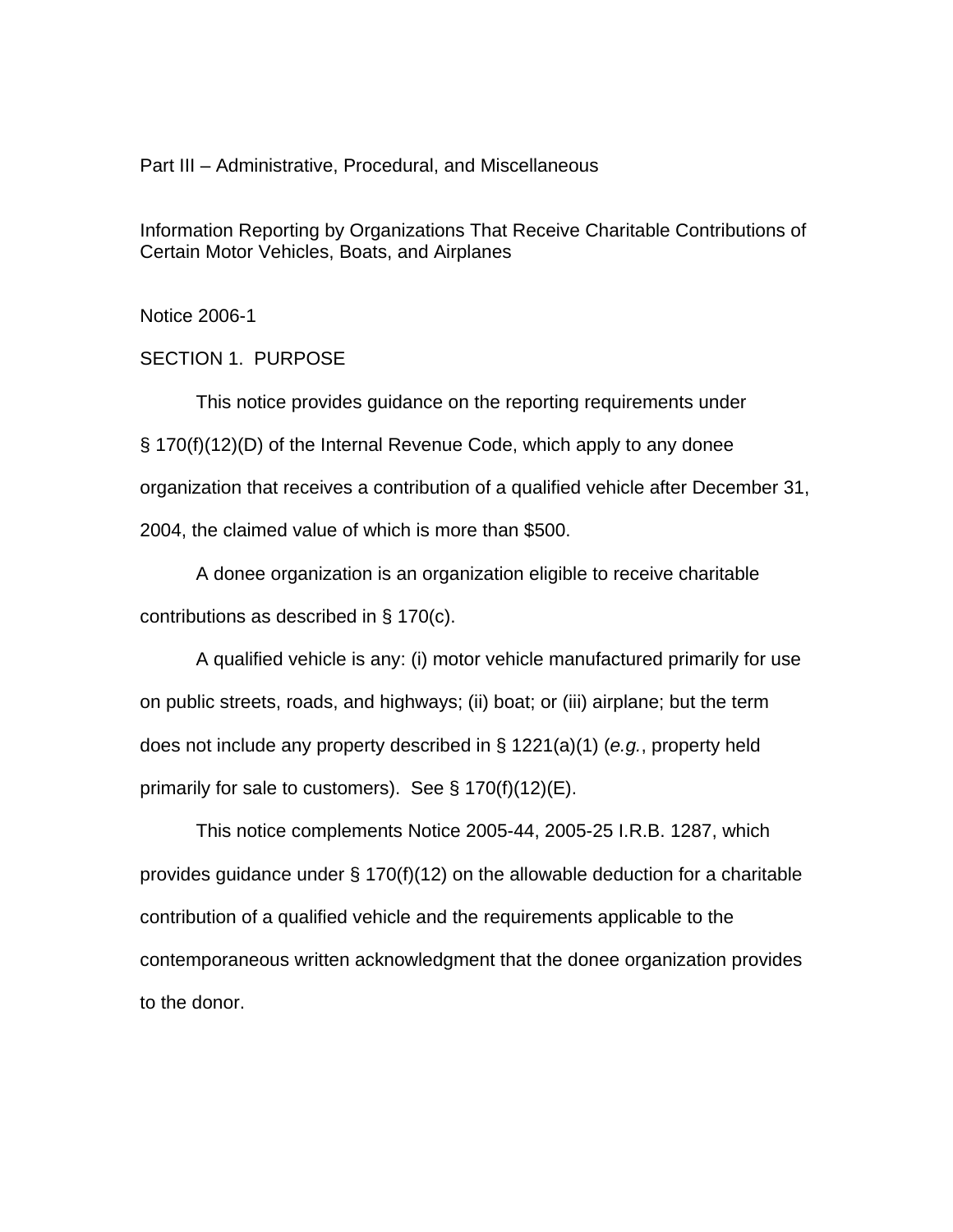#### SECTION 2. BACKGROUND

Section 884 of the American Jobs Creation Act of 2004, Pub. L. No. 108- 357, 118 Stat. 1418 (AJCA), added §§ 170(f)(12) and 6720 to the Internal Revenue Code effective for contributions of qualified vehicles made after December 31, 2004.

Section 170(f)(12)(A) disallows a deduction under § 170(a) for a contribution of a qualified vehicle the claimed value of which is more than \$500 unless the donor substantiates the contribution by a contemporaneous written acknowledgment that meets the requirements of § 170(f)(12)(B).

Section 170(f)(12)(D) requires a donee organization to provide the Secretary of the Treasury or his delegate with the information contained in the acknowledgment furnished to the donor.

The Internal Revenue Service has provided Form 1098-C for reporting to the Service the information required to be reported under  $\S$  170(f)(12)(D). Form 1098-C can be viewed online at *http://www.irs.gov/pub/irs-pdf/f1098c.pdf*.

 Form 1098-C will be revised to take account of the Gulf Opportunity Zone Act of 2005, Pub. L. No. 109-135, 119 Stat. 2577 (GO Zone Act), which was enacted on December 21, 2005. Section 403(gg) of the GO Zone Act contains a technical amendment to § 884 of the AJCA. The technical amendment added clauses (v) and (vi) to  $\S$  170(f)(12)(B). Section 170(f)(12)(B)(v) requires the acknowledgment to include information concerning whether the donee organization provided any goods or services in consideration, in whole or in part, for the qualified vehicle. In addition,  $\S$  170(f)(12)(B)(vi) requires the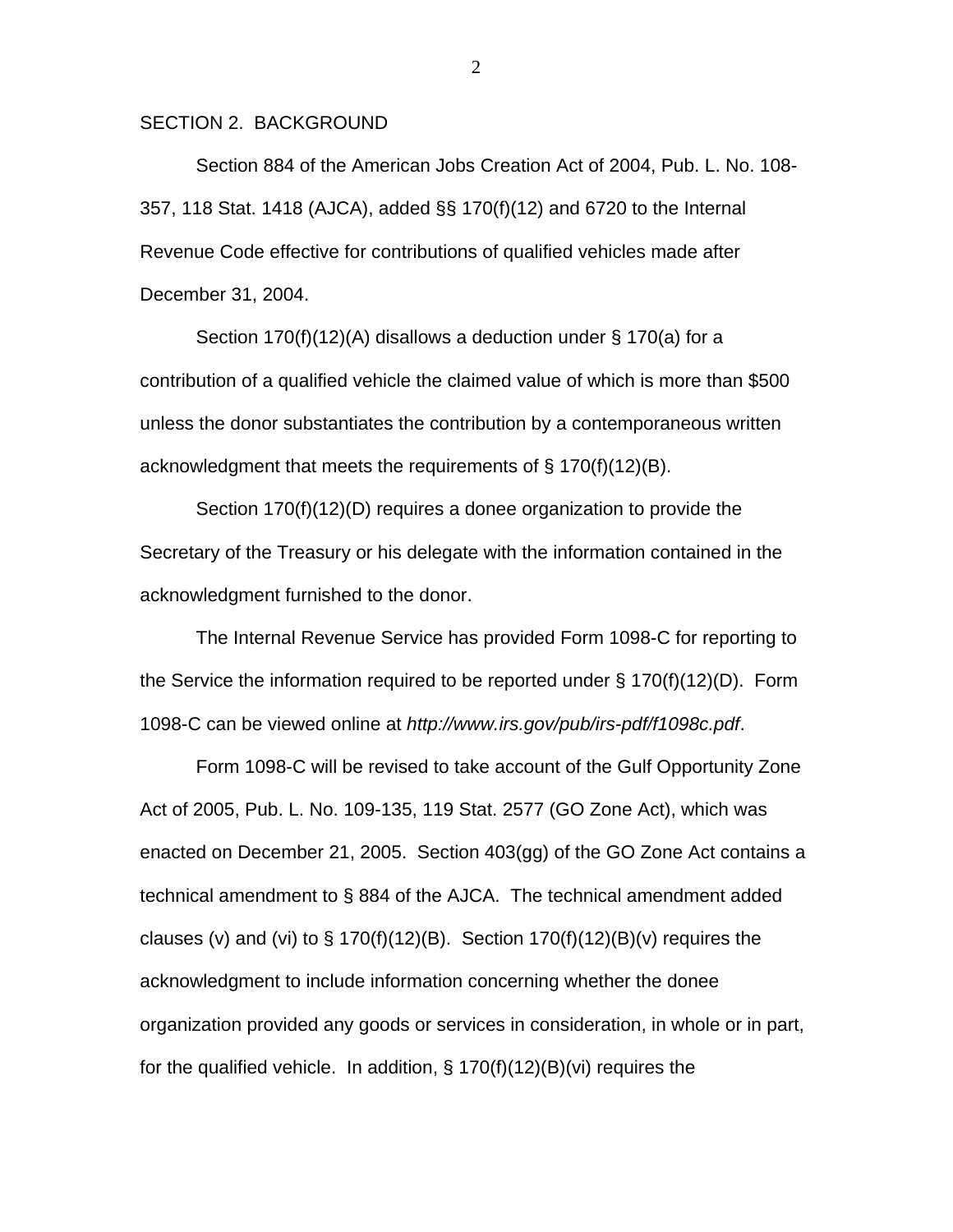acknowledgment to contain a description and good faith estimate of the value of any goods or services referred to in clause (v) or, if such goods or services consist solely of intangible religious benefits (as defined in § 170(f)(8)(B)), a statement to that effect. Notwithstanding these reporting requirements, as set forth below in Section 5, donees may continue to use the current version of Form 1098-C to satisfy the requirements for a contemporaneous written acknowledgment until a new form is provided.

## SECTION 3. INFORMATION REPORTING TO THE INTERNAL REVENUE **SERVICE**

If a donee organization receives a contribution of a qualified vehicle with a claimed value of more than \$500 after December 31, 2004, the donee organization is required to provide a contemporaneous written acknowledgment to the donor. The donee organization may use a completed Form 1098-C for the contemporaneous written acknowledgment. See section 3.03 of Notice 2005-44, 2005-25 I.R.B. 1287, for guidance on the information that must be included in a contemporaneous written acknowledgment and the deadline for furnishing the acknowledgment to the donor.

Any donee organization that provides a contemporaneous written acknowledgment to a donor under this section is required to report to the Service the information contained in the acknowledgment. The report is due by February 28 (March 31 if filing electronically) of the year following the year in which the donee organization provides the acknowledgment to the donor.

The donee organization must file the report on Copy A of the official Form 1098-C. The official paper Form 1098-C can be ordered online at *Forms and*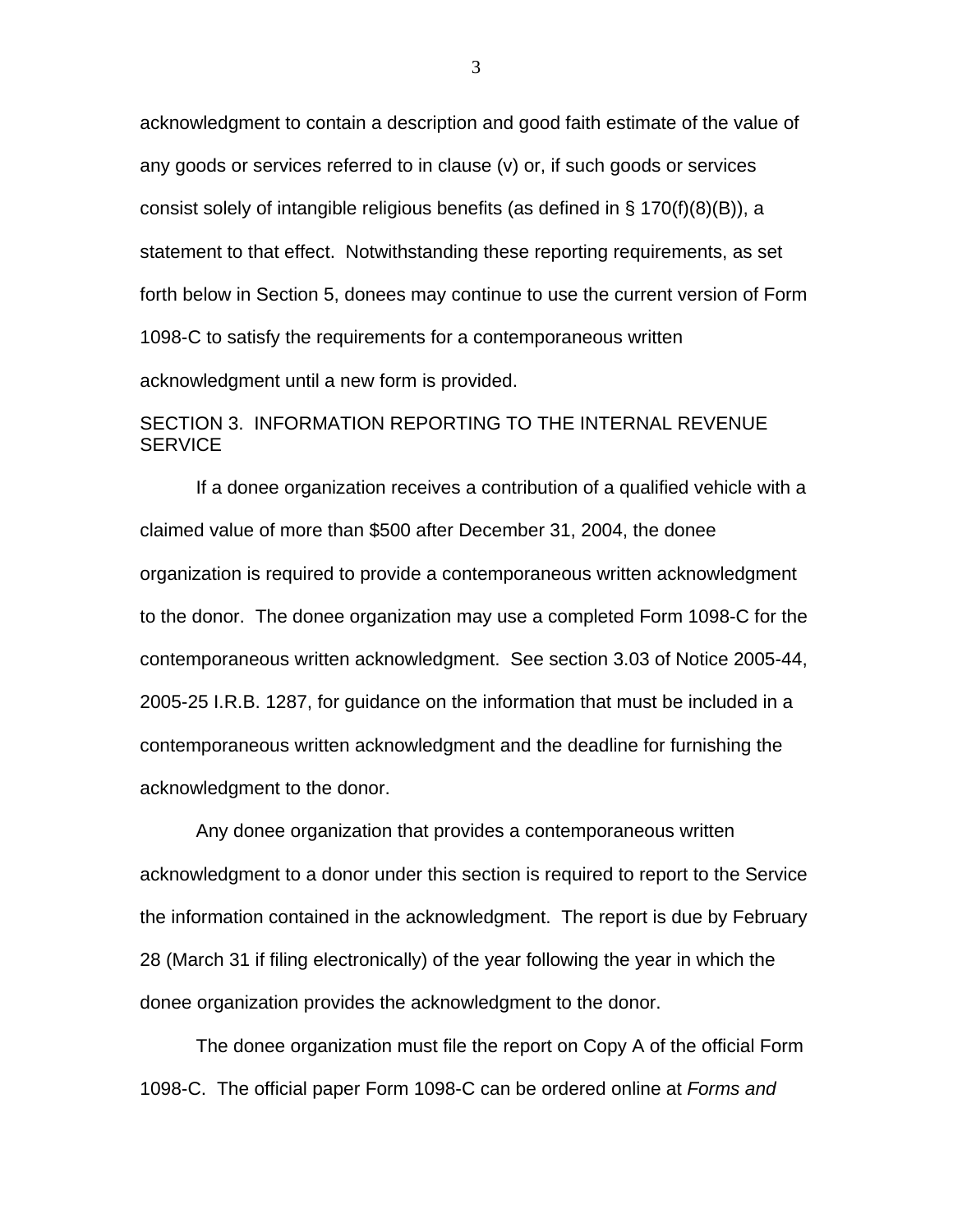*Publications by U.S. Mail*

(*http://www.irs.gov/formspubs/page/0,,id=10768,00.html*) or by calling 1-800-829- 3676. Instructions for Form 1098-C are available at *http://www.irs.gov/pub/irspdf/i1098c.pdf.* General instructions on filing information returns and reporting on paper or electronic/magnetic media, including instructions on where to file Form 1098-C, can be found in the General Instructions for Forms 1099, 1098, 5498, and W-2G, which are available at *http://www.irs.gov/pub/irs-pdf/i1099gi.pdf*.

A donee organization that files Form 1098-C on paper should send it with Form 1096, Annual Summary and Transmittal of U.S. Information Returns, to the Internal Revenue Service Center, Ogden, UT 84201-0027.

A donee organization that is required to file 250 or more Forms 1098-C during the calendar year must file them electronically or magnetically. Specifications for Filing Forms 1098, 1099, 5498, and W-2G Electronically or Magnetically can be found in Publication 1220 at *http://www.irs.gov/pub/irspdf/p1220.pdf*.

Example. On December 31, 2006, D contributes a qualified vehicle to O, an organization that is described in § 170(c). On January 15, 2007, O sells the qualified vehicle in an arm's length transaction to an unrelated party without any significant intervening use or material improvement by O. On February 14, 2007, O provides D an acknowledgment that meets the requirements of a contemporaneous written acknowledgment under § 170(f)(12). D properly claims the deduction allowable under § 170(f)(12) in taxable year 2006 by attaching the acknowledgment to Form 1040, Individual Income Tax Return, that D files by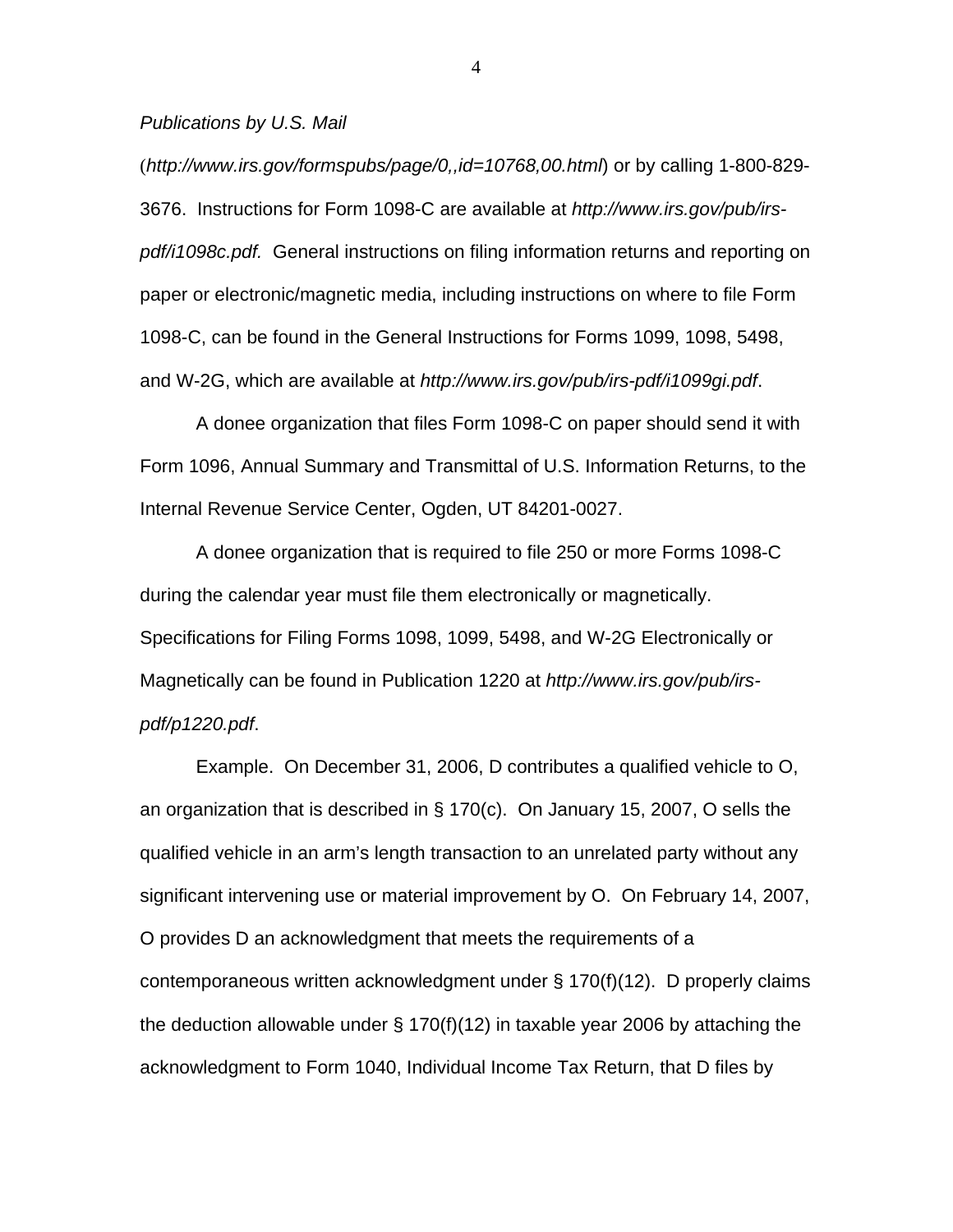April 15, 2007. To meet its reporting requirements under § 170(f)(12)(D), O must report the information contained in the acknowledgment on Copy A of Form 1098-C and file the report with the Service by February 28, 2008. But if O files electronically, the report is due on March 31, 2008.

The filing of Form 1098-C does not relieve the donee organization of its obligation under § 6050L to report information about dispositions of charitable deduction property on Form 8282, Donee Information Return.

### SECTION 4. INTERIM GUIDANCE FOR REPORTING A CONTEMPORANEOUS WRITTEN ACKNOWLEDGMENT FURNISHED TO A DONOR IN 2005

For any contemporaneous written acknowledgment furnished to a donor on or before December 31, 2005, a donee organization may report to the Service the information contained in such acknowledgment by filing either Copy A of Form 1098-C or a copy of the acknowledgment. Electronic/magnetic media filing of Form 1098-C is permitted, but not required.

Reports filed on paper should be transmitted with Form 1096 and sent to the Internal Revenue Service Center, Ogden, UT 84201-0027, by February 28, 2006. Even though it files a copy of an acknowledgment instead of a Form 1098- C, the donee organization should check the box on the transmittal Form 1096 that indicates a Form 1098-C is being filed. But if a donee organization already filed a report with the Service in a reasonable manner before January 6, 2006, it need not resubmit such report.

The guidance in this section supersedes any instruction to the contrary in the 2005 Instructions for Form 1098-C.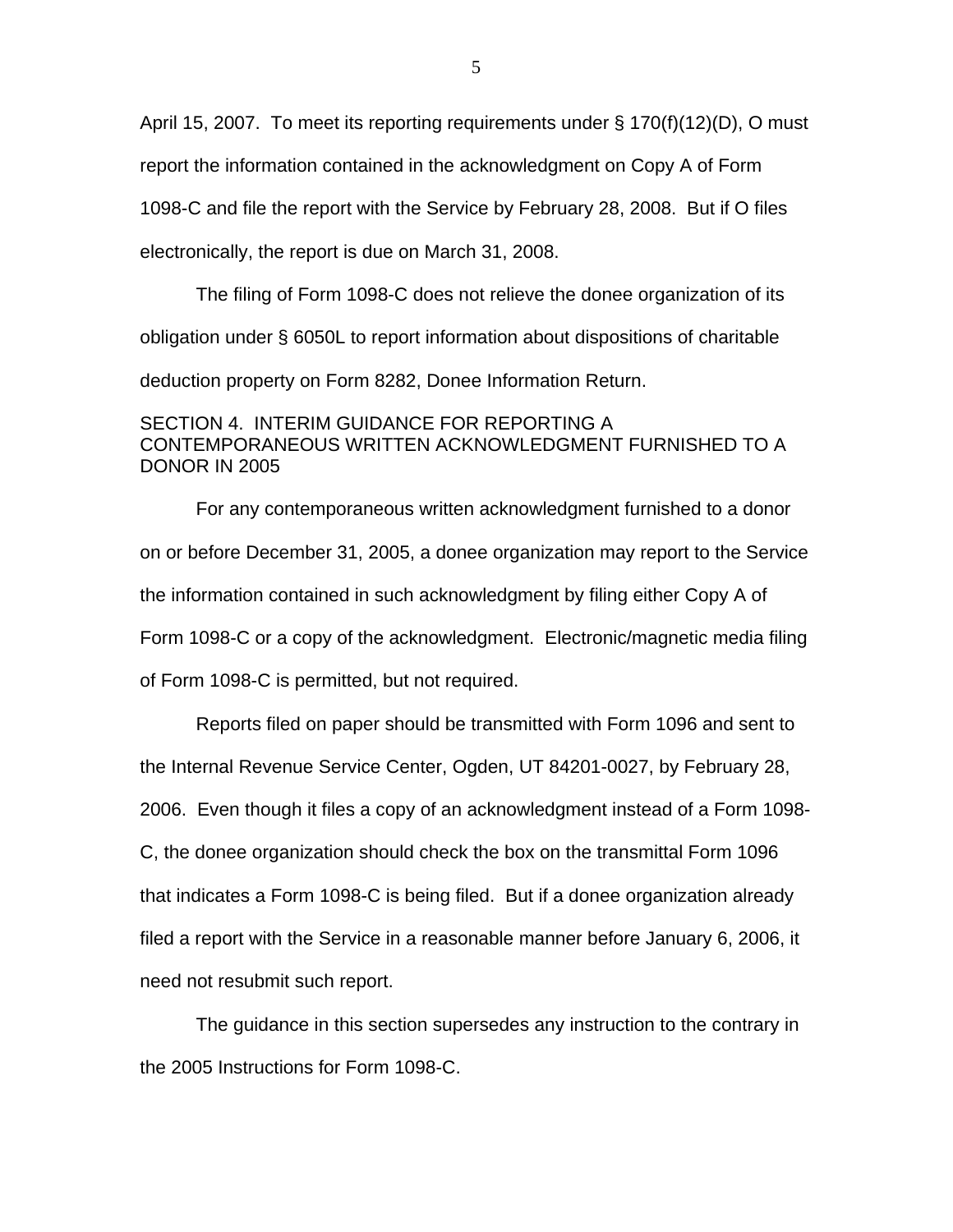#### SECTION 5. SPECIAL TRANSITION RULE CONCERNING CONTENT OF CONTEMPORANEOUS WRITTEN ACKNOWLEDGMENT

 Form 1098-C will be revised to reflect the information described in clauses (v) and (vi) of § 170(f)(12)(B) as added by the GO Zone Act. Until Form 1098-C is revised, a contemporaneous written acknowledgment will be treated as meeting the requirements of  $\S$  170(f)(12)(B) even if it does not contain the information described in clauses (v) and (vi) of  $\S$  170(f)(12)(B).

#### SECTION 6. SECTION 6720 PENALTY

Section 6720 imposes penalties on any donee organization required under § 170(f)(12)(A) to furnish an acknowledgment to a donor that knowingly furnishes a false or fraudulent acknowledgment, or knowingly fails to furnish an acknowledgment in the manner, at the time, and showing the information required under § 170(f)(12) or regulations thereunder. The Service and the Treasury Department intend to issue regulations under § 6720 clarifying that the donee organization information report described in section 3 of this notice is an integral part of the acknowledgment requirement. The regulations will clarify the application of the § 6720 penalties to a donee organization that knowingly files a false or fraudulent information report with the Service, or that knowingly fails to file such information report with the Service in the manner, at the time, and showing the information required under § 170(f)(12) or the regulations prescribed thereunder and this Notice. The regulations will be effective as of the date of publication of this Notice.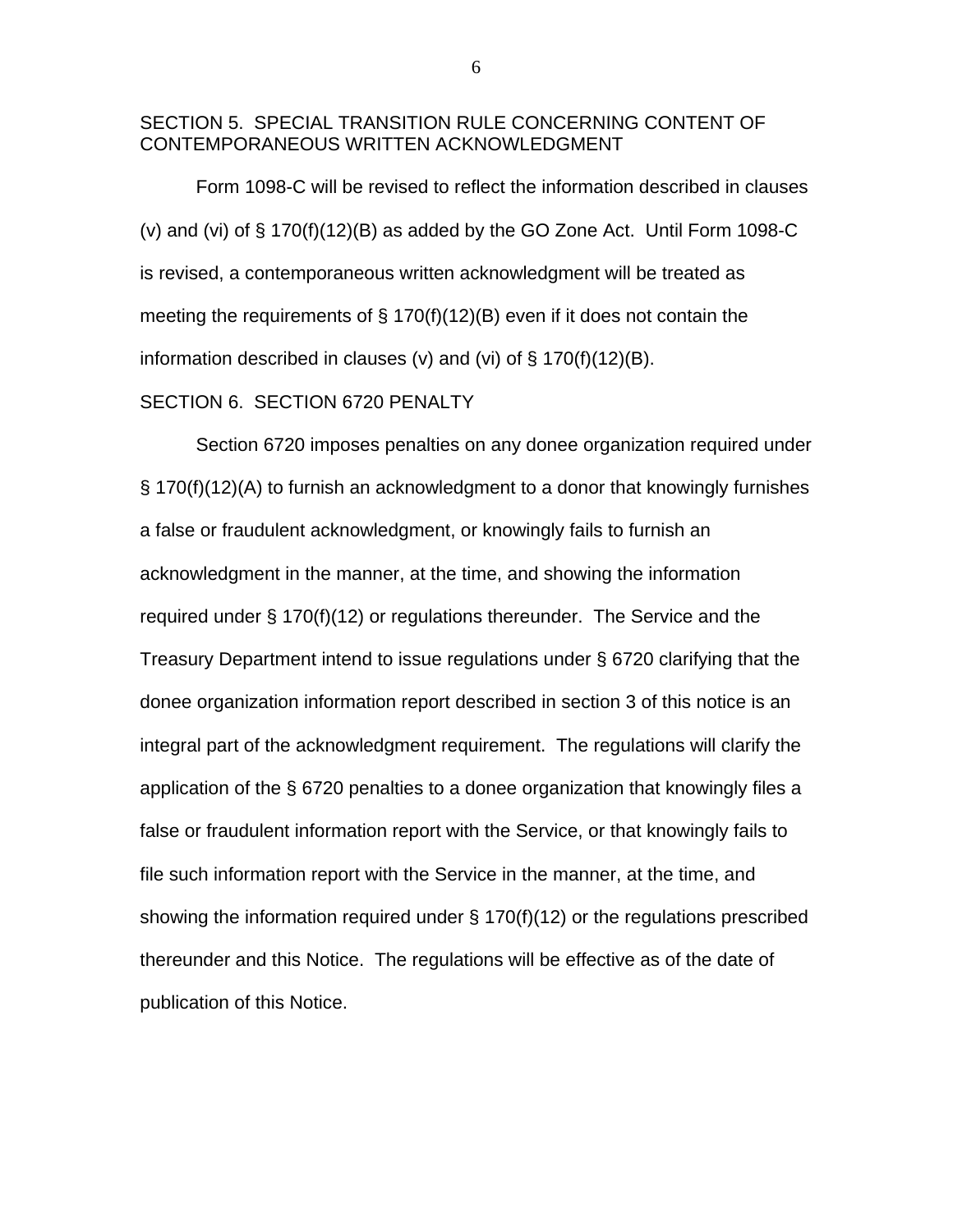SECTION 7. PAPERWORK REDUCTION ACT

The collections of information in this notice have been reviewed and approved by the Office of Management and Budget (OMB) in accordance with the Paperwork Reduction Act (44 U.S.C. 3507) under control number 1545-1980.

An agency may not conduct or sponsor, and a person is not required to respond to, a collection of information unless the collection of information displays a valid OMB control number.

The collections of information in section 3 of this notice are required from donee organizations to satisfy the donee reporting requirements of § 170(f)(12)(D). The collections of information are mandatory. The likely respondents are tax-exempt charitable organizations.

The estimated total annual reporting burden is 21,500 hours for donee organizations.

The estimated annual burden per donee organization varies from 30 minutes to 16 hours, depending on individual circumstances. The estimated average annual burdens are 5 hours for donee organizations. The estimated number of donee organizations is 4,300.

The estimated annual frequency of responses (used for reporting requirements only) is annually.

Books or records relating to a collection of information must be retained as long as their contents may become material in the administration of any internal revenue law. Generally, tax returns and return information are confidential, as required by § 6103.